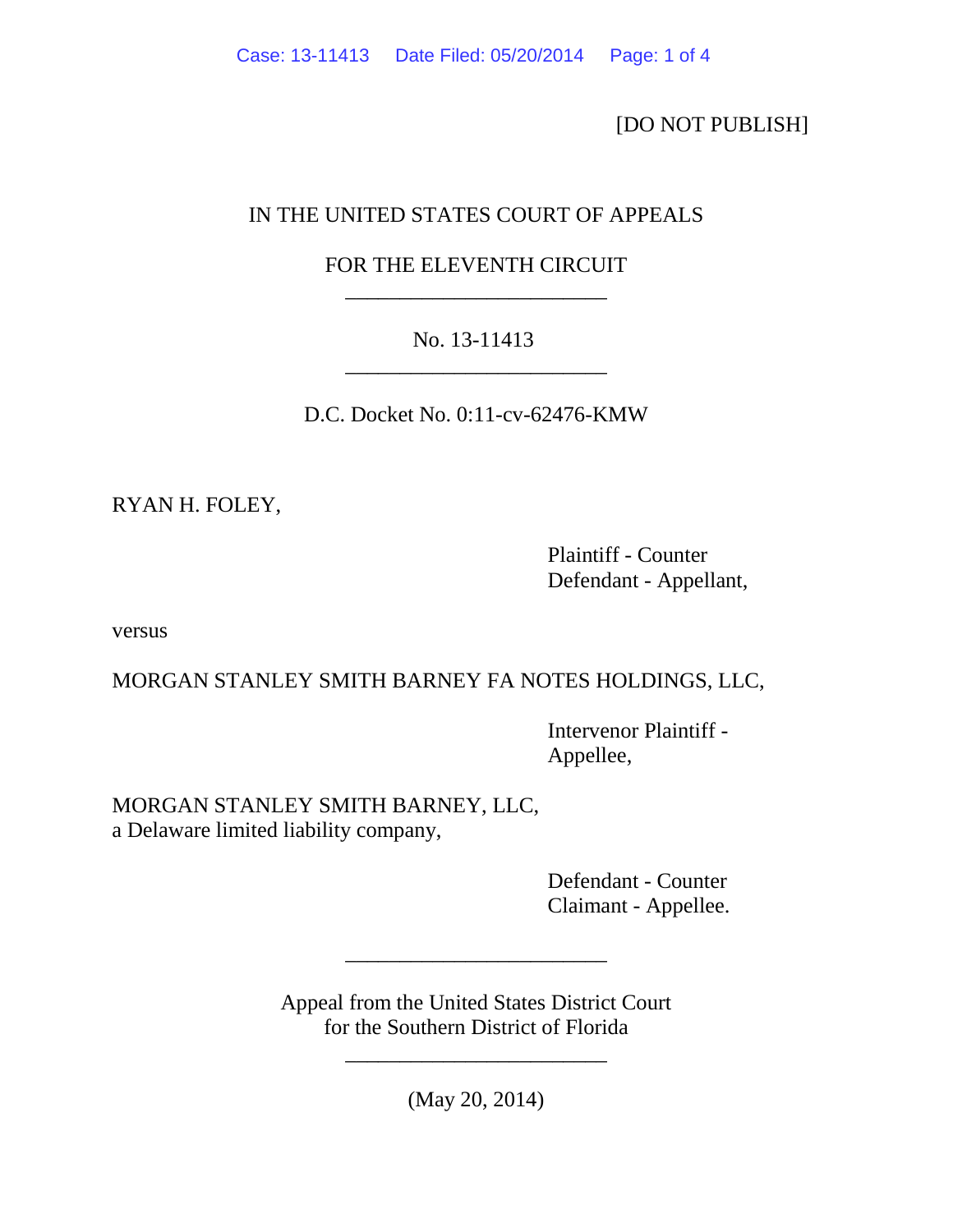Before MARTIN, DUBINA, and SENTELLE,<sup>[\\*](#page-1-0)</sup> Circuit Judges. PER CURIAM:

Appellant, Ryan H. Foley ("Foley"), appeals the district court's order granting summary judgment to Appellee, Morgan Stanley Smith Barney, LLC and Morgan Stanley Smith Barney FA Notes Holdings, LLC (referred to as "Morgan Stanley"), on his claims of discrimination brought pursuant to the Americans with Disabilities Act ("ADA") and the Florida Civil Rights Act of 1992 ("FCRA").

This court reviews *de novo* a district court's order granting summary judgment on ADA claims. *Holly v. Clairson Indus. LLC,* 492 F.3d 1247, 1255 (11th Cir. 2007).

After reviewing the record, reading the parties' briefs, and having the benefit of oral argument, we affirm the district court's grant of summary judgment in favor of Morgan Stanley on Foley's discrimination claims. First, we agree with the district court that Foley is not a qualified individual under the ADA. As the district court correctly found, Morgan Stanley's security policy is an integral part of its business, and adherence to that policy is an essential requirement of a financial advisor's job. Even Foley acknowledged that the taking of an office computer was a violation of an important firm policy. The employee handbook states that the firm's information assets are the property of the firm, and each employee has an

 $\overline{a}$ 

<span id="page-1-0"></span><sup>\*</sup> Honorable David Bryan Sentelle, United States Circuit Judge for the District of Columbia Circuit, sitting by designation.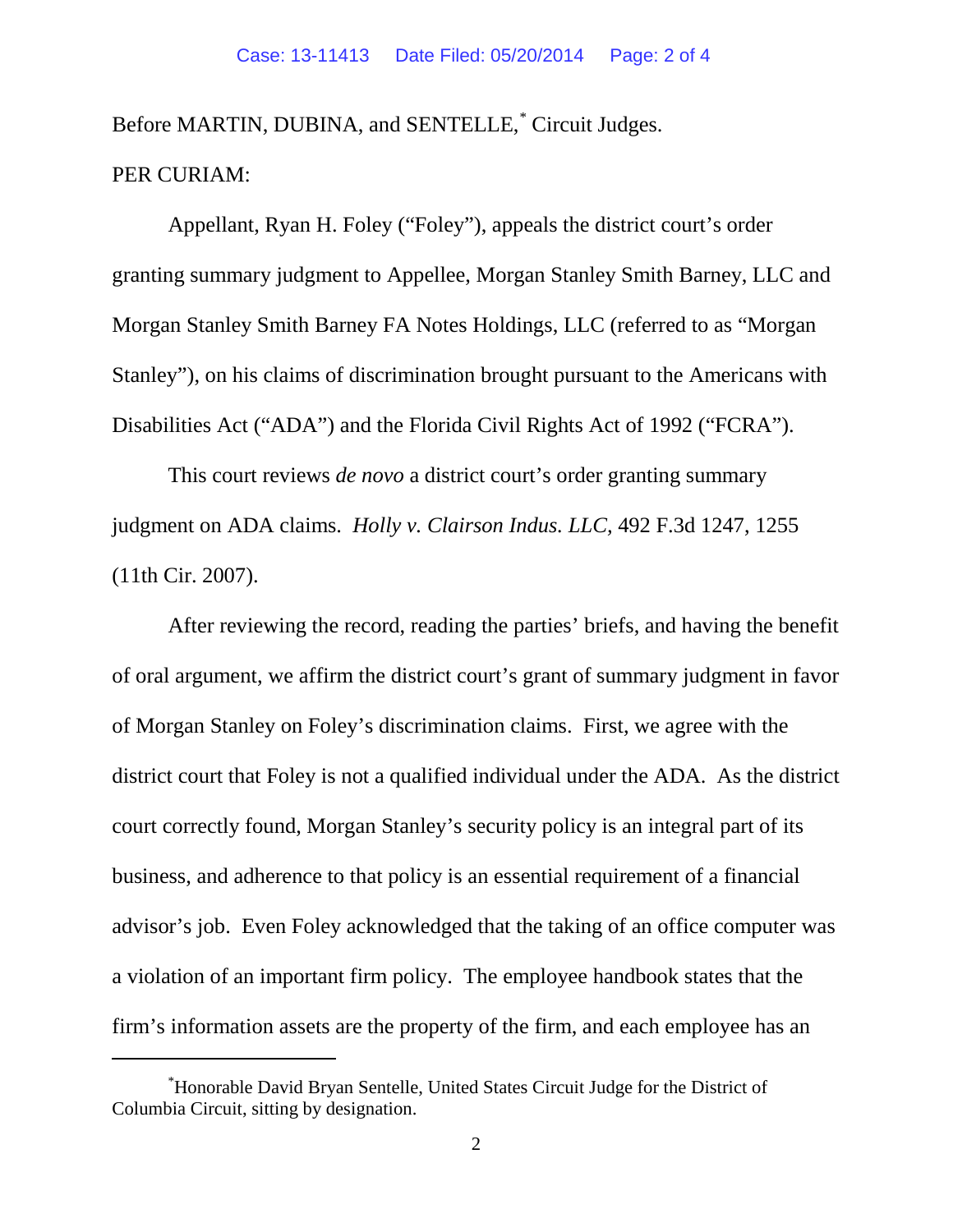obligation to protect the assets of the firm, including its securities, premises, technology, propriety and confidential information, and intellectual property. Thus, we conclude that Foley's unprofessional conduct rendered him otherwise unqualified to perform the essential functions of his job.

Furthermore, Foley is not a qualified individual with a disability because he cannot show that Morgan Stanley had "actual or constructive knowledge" of his disability. *See Hilburn v. Murata Electronics N. Am., Inc.,* 181 F.3d 1220, 1226 (11th Cir. 1999). It is undisputed in the record that Foley never requested an accommodation relating to his alleged bipolar disorder at any time before he took the computer. This failure to request an accommodation is fatal to his claim. *See Gaston v. Bellingrath Gardens & Home, Inc.*, 167 F.3d 1361, 1363 (11th Cir. 1999).

However, if we concluded that Foley is a qualified individual under the ADA, his claims still fail because he cannot show that Morgan Stanley terminated him because of his disability.

Lastly, Foley's contention that there is direct evidence to support his discrimination claims also fails. Foley failed to show any direct evidence that Morgan Stanley knowingly terminated him because of his bipolar disorder. He relies on the fact that Morgan Stanley made its termination decision immediately after it learned that Foley had removed his office computer. However, that is not

3